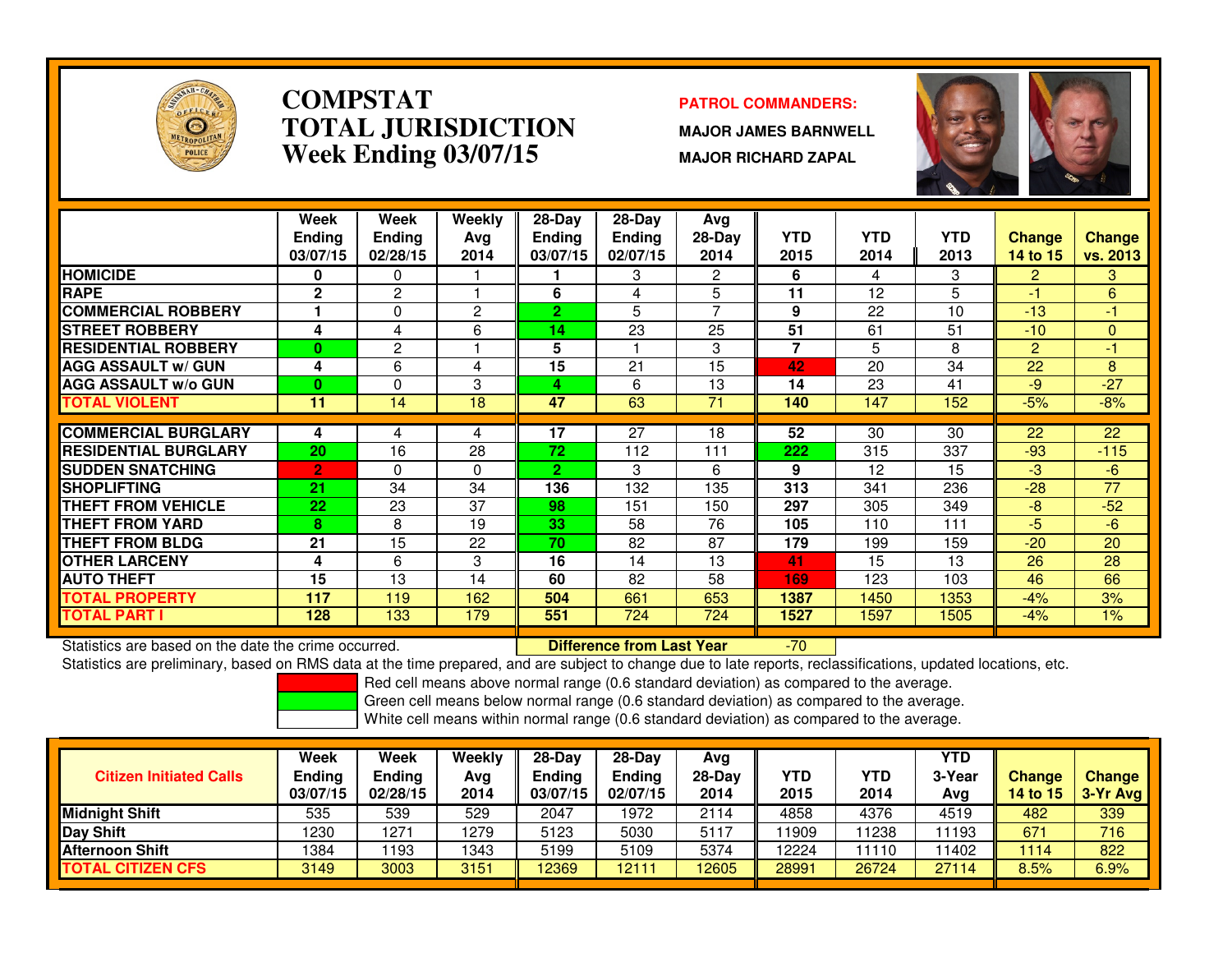

### **COMPSTAT PRECINCT COMMANDER: WEST CHATHAM PRECINCTWeek Ending 03/07/15**

**CAPT. CHARLES HALL**



|                             | Week<br><b>Ending</b><br>03/07/15 | Week<br><b>Ending</b><br>02/28/15 | Weekly<br>Ava<br>2014 | $28-Day$<br><b>Ending</b><br>03/07/15 | $28-Day$<br>Ending<br>02/07/15 | Avg<br>$28-Day$<br>2014 | <b>YTD</b><br>2015 | <b>YTD</b><br>2014 | <b>YTD</b><br>2013 | <b>Change</b><br>14 to 15 | <b>Change</b><br><b>vs. 2013</b> |
|-----------------------------|-----------------------------------|-----------------------------------|-----------------------|---------------------------------------|--------------------------------|-------------------------|--------------------|--------------------|--------------------|---------------------------|----------------------------------|
| <b>HOMICIDE</b>             | 0                                 | 0                                 | 0                     | 0                                     | 0                              | $\Omega$                | 0                  | 0                  | 0                  | 0                         | $\mathbf{0}$                     |
| <b>RAPE</b>                 |                                   | 0                                 | $\Omega$              |                                       |                                |                         | 3                  | 3                  |                    | $\Omega$                  | $\overline{2}$                   |
| <b>COMMERCIAL ROBBERY</b>   | 0                                 | 0                                 | $\Omega$              |                                       | 2                              |                         | 3                  | 3                  | $\mathbf{2}$       | $\mathbf{0}$              |                                  |
| <b>STREET ROBBERY</b>       | 0                                 | $\Omega$                          |                       | $\bf{0}$                              | 2                              | 3                       | 4                  | 6                  | 10                 | $-2$                      | -6                               |
| <b>RESIDENTIAL ROBBERY</b>  | 0                                 | 0                                 | $\Omega$              | $\bf{0}$                              |                                |                         | $\mathbf{2}$       | $\overline{c}$     |                    | $\Omega$                  |                                  |
| <b>AGG ASSAULT w/ GUN</b>   | 0                                 | 0                                 | 0                     | 0                                     |                                |                         | 5                  |                    | 3                  | 4                         | $\overline{2}$                   |
| <b>AGG ASSAULT w/o GUN</b>  | 0                                 | 0                                 | 0                     |                                       | 2                              | $\overline{2}$          | 3                  | 2                  | $\overline{2}$     |                           |                                  |
| <b>TOTAL VIOLENT</b>        | 4                                 | $\mathbf{0}$                      | $\mathbf{2}$          | 3 <sup>1</sup>                        | 9                              | $9\,$                   | 20                 | 17                 | 19                 | 18%                       | 5%                               |
|                             |                                   |                                   |                       |                                       |                                |                         |                    |                    |                    |                           |                                  |
| <b>COMMERCIAL BURGLARY</b>  | 4                                 |                                   |                       | 9                                     | 6                              | 4                       | 20                 | 4                  | 5                  | 16                        | 15                               |
| <b>RESIDENTIAL BURGLARY</b> | 5                                 | 3                                 | 5                     | 20                                    | 21                             | 21                      | 47                 | 55                 | 61                 | -8                        | $-14$                            |
| <b>SUDDEN SNATCHING</b>     | 0                                 | 0                                 | 0                     | 0                                     |                                |                         |                    | $\Omega$           | $\Omega$           |                           |                                  |
| <b>SHOPLIFTING</b>          | 3.                                | 6                                 | 5.                    | 19                                    | 18                             | 19                      | 40                 | 41                 | 31                 | $-1$                      | 9                                |
| <b>THEFT FROM VEHICLE</b>   | 3                                 | 3                                 | 6                     | 18                                    | 18                             | 26                      | 46                 | 59                 | 56                 | $-13$                     | $-10$                            |
| <b>THEFT FROM YARD</b>      | $\mathbf 2$                       | 3                                 | 3                     | 7                                     | 9                              | 12                      | 21                 | 26                 | 16                 | $-5$                      | 5                                |
| <b>THEFT FROM BLDG</b>      | 5                                 | 0                                 | 3                     | 12                                    | $1\overline{3}$                | 13                      | 32                 | 35                 | 24                 | -3                        | 8                                |
| <b>OTHER LARCENY</b>        | 0                                 | 0                                 |                       | 1                                     | 3                              | 3                       | 9                  | 2                  | $\overline{2}$     | $\overline{7}$            | $\overline{7}$                   |
| <b>AUTO THEFT</b>           | 6                                 | 3                                 | 3                     | 17                                    | 19                             | 12                      | 41                 | 25                 | 15                 | 16                        | 26                               |
| <b>TOTAL PROPERTY</b>       | 28                                | 19                                | 28                    | 103                                   | 108                            | 111                     | 257                | 247                | 210                | 4%                        | 22%                              |
| <b>TOTAL PART I</b>         | 29                                | 19                                | 30                    | 106                                   | 117                            | 121                     | 277                | 264                | 229                | 5%                        | 21%                              |

Statistics are based on the date the crime occurred. **Difference from Last Year** 

Statistics are based on the date the crime occurred. The time prepared, and are subject to change due to late reports, reclassifications, updated locations, etc.<br>Statistics are preliminary, based on RMS data at the time pr

Red cell means above normal range (0.6 standard deviation) as compared to the average.

Green cell means below normal range (0.6 standard deviation) as compared to the average.

| <b>Ending</b> | Ending<br>02/28/15            | Avg<br>2014 | <b>Ending</b><br>03/07/15 | <b>Ending</b><br>02/07/15 | Avg<br>$28-Day$<br>2014 | YTD<br>2015 | YTD<br>2014 | 3-Year<br>Avg | <b>Change</b><br><b>14 to 15</b> | <b>Change</b><br>$3-Yr$ Avg |
|---------------|-------------------------------|-------------|---------------------------|---------------------------|-------------------------|-------------|-------------|---------------|----------------------------------|-----------------------------|
|               | 95                            | 107         | 401                       | 385                       | 429                     | 947         | 888         | 893           | 59                               | 54                          |
|               | 247                           | 264         | 1102                      | 051                       | 1055                    | 2556        | 2295        | 2336          | 261                              | 220                         |
|               | 254                           | 279         | 1110                      | 016                       | 1115                    | 2528        | 2280        | 2360          | 248                              | 168                         |
|               | 695                           | 650         | 2613                      | 2452                      | 2599                    | 6031        | 5463        | 5589          | 10.4%                            | 7.9%                        |
| 291           | 03/07/15<br>119<br>285<br>695 |             |                           |                           |                         |             |             |               |                                  |                             |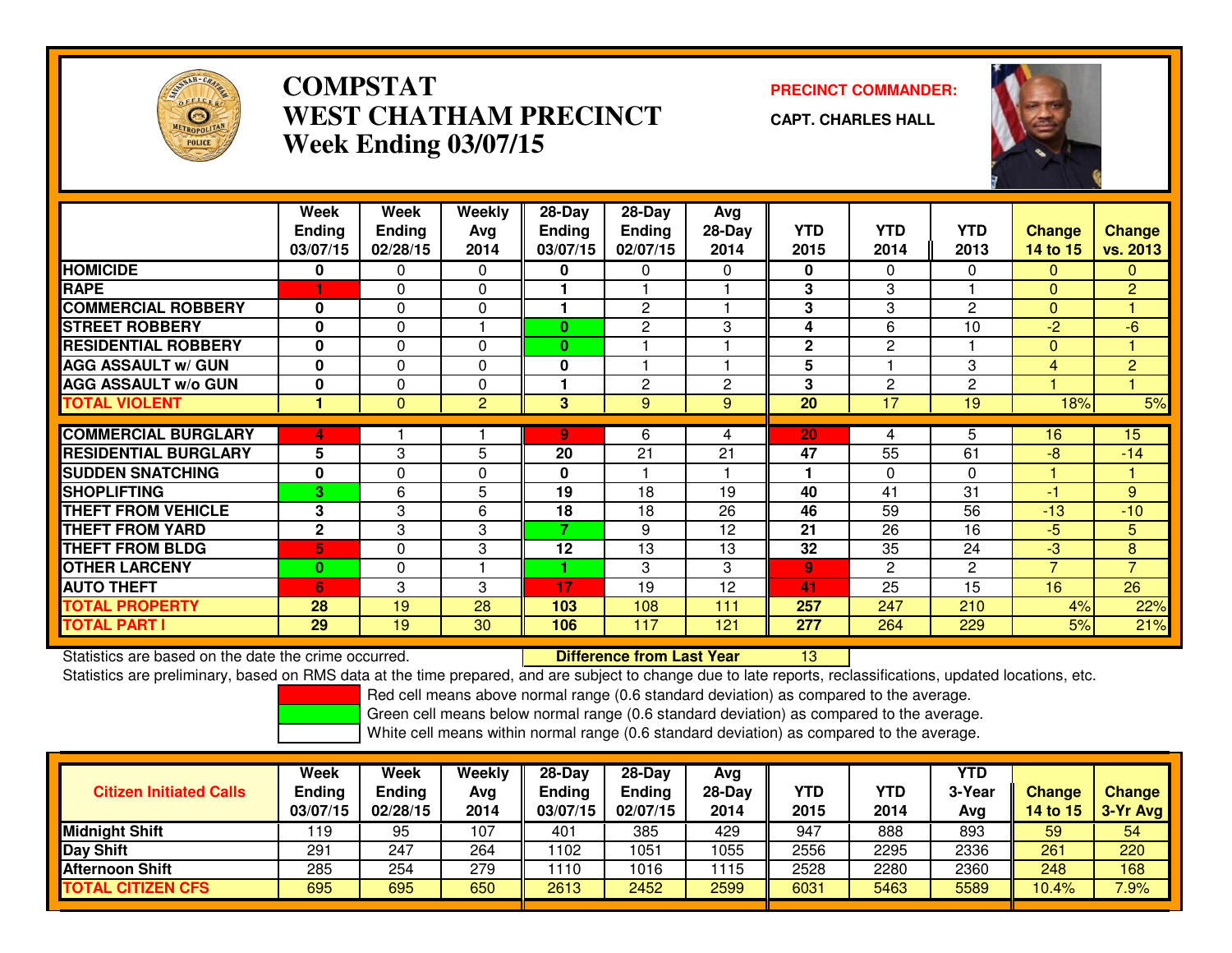

### **COMPSTAT PRECINCT COMMANDER: DOWNTOWN PRECINCTWeek Ending 03/07/15**

**CAPT. Ben Herron**



|                             | Week<br><b>Ending</b><br>03/07/15 | Week<br><b>Ending</b><br>02/28/15 | Weekly<br>Ava<br>2014 | 28-Day<br>Ending<br>03/07/15 | $28$ -Day<br><b>Ending</b><br>02/07/15 | Avg<br>28-Day<br>2014 | <b>YTD</b><br>2015 | <b>YTD</b><br>2014 | <b>YTD</b><br>2013 | <b>Change</b><br>14 to 15 | <b>Change</b><br>vs. 2013 |
|-----------------------------|-----------------------------------|-----------------------------------|-----------------------|------------------------------|----------------------------------------|-----------------------|--------------------|--------------------|--------------------|---------------------------|---------------------------|
| <b>HOMICIDE</b>             | 0                                 | 0                                 | 0                     | $\mathbf 0$                  | $\Omega$                               |                       | 0                  | $\Omega$           | 0                  | 0                         | $\Omega$                  |
| <b>RAPE</b>                 | $\bf{0}$                          | $\overline{c}$                    | $\Omega$              | $\mathbf{2}$                 |                                        |                       | 3                  |                    |                    | $\overline{c}$            | $\overline{2}$            |
| <b>COMMERCIAL ROBBERY</b>   | $\bf{0}$                          | 0                                 | $\Omega$              | $\mathbf 0$                  |                                        |                       | $\mathbf{2}$       | 3                  |                    | -1                        | 1                         |
| <b>STREET ROBBERY</b>       | $\mathbf{0}$                      |                                   | $\mathbf{2}^{\prime}$ |                              | 8                                      | $\overline{7}$        | 14                 | 12                 | 14                 | $\overline{2}$            | $\mathbf{0}$              |
| <b>RESIDENTIAL ROBBERY</b>  | $\bf{0}$                          | 0                                 | $\Omega$              | $\mathbf{0}$                 | $\Omega$                               | $\Omega$              | $\bf{0}$           | $\Omega$           | 2                  | 0                         | $-2$                      |
| <b>AGG ASSAULT w/ GUN</b>   | $\overline{2}$                    | 2                                 |                       | 4                            | 5                                      | 3                     | 8                  | 5                  | 5                  | 3                         | 3                         |
| <b>AGG ASSAULT w/o GUN</b>  | 0                                 | 0                                 |                       | $\bf{0}$                     |                                        | 3                     | $\overline{2}$     | 9                  | 11                 | $-7$                      | $-9$                      |
| <b>TOTAL VIOLENT</b>        | $\overline{2}$                    | 5                                 | 4                     | 7                            | 16                                     | 16                    | 29                 | 30                 | 34                 | $-3%$                     | $-15%$                    |
|                             |                                   |                                   |                       |                              |                                        |                       |                    |                    |                    |                           |                           |
| <b>COMMERCIAL BURGLARY</b>  | 0                                 | 0                                 |                       | 0                            | $\overline{2}$                         | 3                     | 3                  | 6                  | 2                  | $-3$                      |                           |
| <b>RESIDENTIAL BURGLARY</b> |                                   | 3                                 | 3                     | 5.                           | 12                                     | 11                    | 21                 | 28                 | 28                 | $-7$                      | $-7$                      |
| <b>SUDDEN SNATCHING</b>     |                                   | 0                                 | 0                     | 4.                           | 2                                      | 2                     | 6                  | 5                  | 6                  |                           | $\mathbf{0}$              |
| <b>SHOPLIFTING</b>          | 4                                 | 6                                 | 4                     | 20                           | 14                                     | 18                    | 41                 | 55                 | 28                 | $-14$                     | 13                        |
| <b>THEFT FROM VEHICLE</b>   | ⇁                                 | 9                                 | 9                     | 20                           | 23                                     | 36                    | 56                 | 53                 | 56                 | 3                         | $\mathbf{0}$              |
| <b>THEFT FROM YARD</b>      | 3                                 | 3                                 | 5                     | 10                           | 11                                     | 21                    | 24                 | 25                 | 33                 | $-1$                      | $-9$                      |
| <b>THEFT FROM BLDG</b>      | 7                                 | 3                                 | 5                     | 18                           | 15                                     | 21                    | 38                 | 47                 | 31                 | $-9$                      | $\overline{7}$            |
| <b>OTHER LARCENY</b>        | $\mathbf{2}$                      |                                   |                       | 4                            |                                        | $\mathbf{2}$          | 6                  |                    | $\overline{c}$     | 5                         | $\overline{4}$            |
| <b>AUTO THEFT</b>           |                                   |                                   | 3                     | 6                            | 11                                     | 11                    | 24                 | 18                 | 21                 | 6                         | 3                         |
| TOTAL PROPERTY              | 26                                | 26                                | 31                    | 84                           | 91                                     | 125                   | 219                | 238                | 207                | $-8%$                     | 6%                        |
| <b>TOTAL PART I</b>         | 28                                | 31                                | 35                    | 91                           | 107                                    | 141                   | 248                | 268                | 241                | $-7%$                     | 3%                        |

Statistics are based on the date the crime occurred. **Difference from Last Year** 

Statistics are based on the date the crime occurred.<br>Statistics are preliminary, based on RMS data at the time prepared, and are subject to change due to late reports, reclassifications, updated locations, etc.

Red cell means above normal range (0.6 standard deviation) as compared to the average.

Green cell means below normal range (0.6 standard deviation) as compared to the average.

| <b>Citizen Initiated Calls</b> | Week<br><b>Ending</b><br>03/07/15 | <b>Week</b><br>Ending<br>02/28/15 | Weekly<br>Avg<br>2014 | $28-Dav$<br><b>Ending</b><br>03/07/15 | $28-Dav$<br>Endina<br>02/07/15 | Avg<br>$28-Day$<br>2014 | <b>YTD</b><br>2015 | YTD<br>2014 | YTD<br>3-Year<br>Avg | <b>Change</b><br><b>14 to 15</b> | <b>Change</b><br>3-Yr Avg |
|--------------------------------|-----------------------------------|-----------------------------------|-----------------------|---------------------------------------|--------------------------------|-------------------------|--------------------|-------------|----------------------|----------------------------------|---------------------------|
| <b>Midnight Shift</b>          | 103                               | ١07                               | 114                   | 405                                   | 376                            | 457                     | 958                | 937         | 952                  | 21                               | 6                         |
| <b>Day Shift</b>               | 240                               | 225                               | 223                   | 919                                   | 839                            | 891                     | 2061               | 1872        | 1914                 | 189                              | 147                       |
| <b>Afternoon Shift</b>         | 280                               | 196                               | 244                   | 918                                   | 879                            | 976                     | 2147               | 2002        | 2008                 | 145                              | 139                       |
| <b>TOTAL CITIZEN CFS</b>       | 623                               | 528                               | 581                   | 2242                                  | 2094                           | 2324                    | 5166               | 4811        | 4874                 | $7.4\%$                          | 6.0%                      |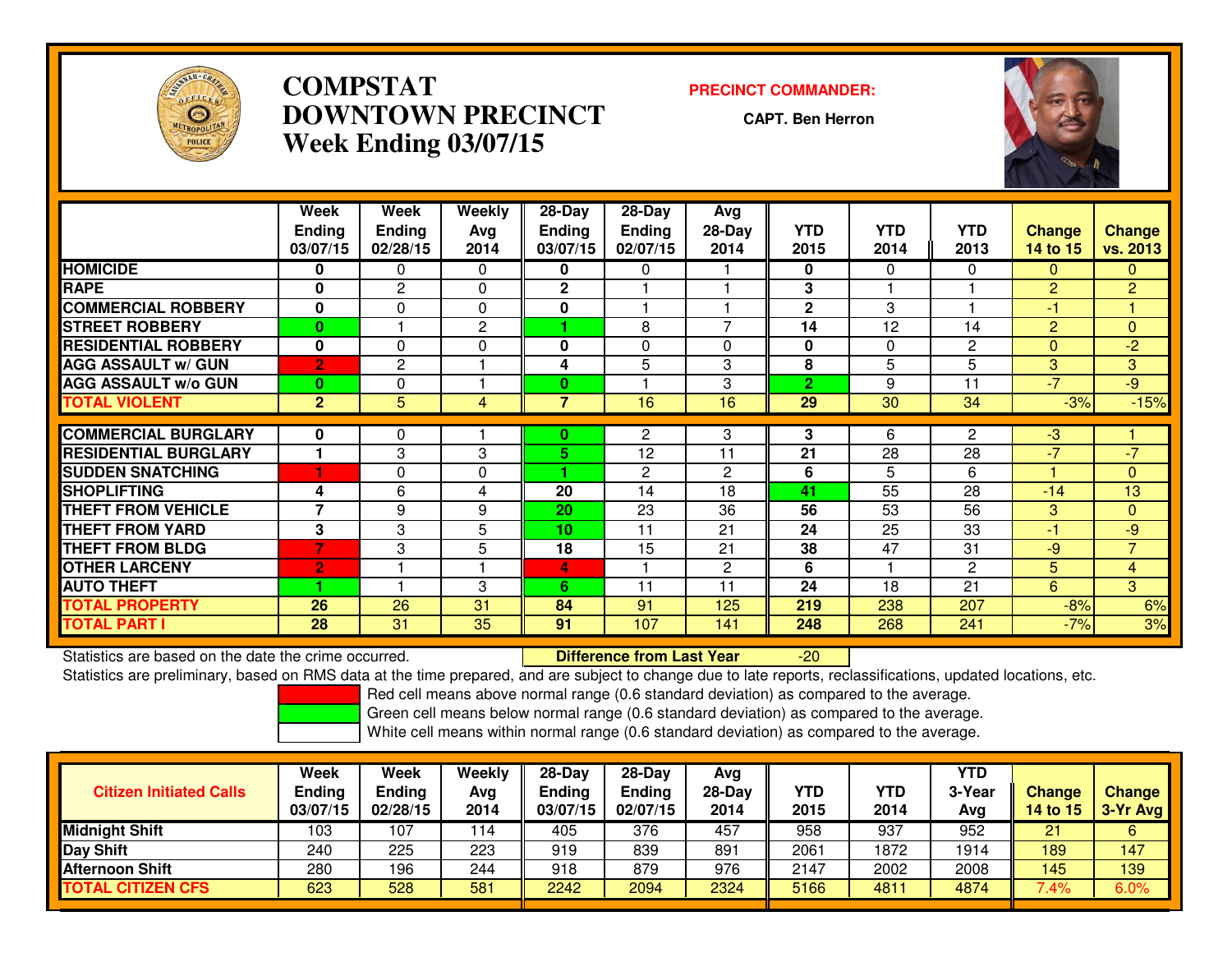

## **COMPSTATCENTRAL PRECINCT Week Ending 03/07/15**

# **PRECINCT COMMANDER:**



|                             | Week          | Week          | Weekly         | 28-Day         | 28-Day         | Avg      |              |                 |                |                |                |
|-----------------------------|---------------|---------------|----------------|----------------|----------------|----------|--------------|-----------------|----------------|----------------|----------------|
|                             | <b>Ending</b> | <b>Ending</b> | Avg            | <b>Ending</b>  | <b>Ending</b>  | $28-Day$ | <b>YTD</b>   | <b>YTD</b>      | <b>YTD</b>     | <b>Change</b>  | <b>Change</b>  |
|                             | 03/07/15      | 02/28/15      | 2014           | 03/07/15       | 02/07/15       | 2014     | 2015         | 2014            | 2013           | 14 to 15       | vs. 2013       |
| <b>HOMICIDE</b>             | $\bf{0}$      | 0             | $\mathbf{0}$   | 0              |                |          | $\mathbf{2}$ | 3               | 0              | -1             | $\overline{2}$ |
| <b>RAPE</b>                 |               | $\Omega$      | 0              | $\mathbf 2$    |                |          | 3            | 5               |                | $-2$           | $\overline{2}$ |
| <b>COMMERCIAL ROBBERY</b>   | $\mathbf{0}$  | $\Omega$      | $\Omega$       | 0              | $\overline{2}$ |          | $\mathbf{2}$ | 6               | 2              | $-4$           | $\mathbf{0}$   |
| <b>STREET ROBBERY</b>       | 3             | 2             | $\mathbf{2}$   | $\overline{7}$ | 8              | 8        | 17           | 22              | 14             | $-5$           | 3              |
| <b>RESIDENTIAL ROBBERY</b>  | $\bf{0}$      | 0             | $\Omega$       | 0              | $\Omega$       | 0        | 0            | $\Omega$        |                | $\Omega$       | $-1$           |
| <b>AGG ASSAULT w/ GUN</b>   | $\mathbf{0}$  |               | $\overline{2}$ | 6              | 8              | 6        | 16           | 9               | 11             | $\overline{7}$ | 5              |
| <b>AGG ASSAULT w/o GUN</b>  | $\bf{0}$      | 0             |                |                | 3              | 3        | 5            | 4               | 14             |                | $-9$           |
| <b>TOTAL VIOLENT</b>        | 4             | 3             | 5              | 16             | 23             | 21       | 45           | 49              | 43             | $-8%$          | 5%             |
|                             |               |               |                |                |                |          |              |                 |                |                |                |
| <b>COMMERCIAL BURGLARY</b>  | 0             | 2             |                | 6              | 6              | 4        | 12           |                 | 8              | 5.             | 4              |
| <b>RESIDENTIAL BURGLARY</b> | 4             | 5             | 9              | 20             | 27             | 34       | 60           | 97              | 83             | $-37$          | $-23$          |
| <b>SUDDEN SNATCHING</b>     |               | 0             | $\Omega$       |                | $\mathbf 0$    |          | $\mathbf{2}$ | $\Omega$        | 4              | $\overline{2}$ | $-2$           |
| <b>SHOPLIFTING</b>          |               | 2             | $\mathbf{2}$   | 7              | 5              | 8        | 12           | 17              | 17             | $-5$           | $-5$           |
| <b>THEFT FROM VEHICLE</b>   | 7             | 4             | 9              | 24             | 58             | 36       | 92           | 65              | 61             | 27             | 31             |
| <b>THEFT FROM YARD</b>      |               | $\Omega$      | 5              | 4              | 21             | 20       | 26           | 23              | 26             | 3              | $\overline{0}$ |
| <b>THEFT FROM BLDG</b>      | 3             | 4             | 4              | 11             | 17             | 18       | 36           | $3\overline{2}$ | 35             | 4              |                |
| <b>OTHER LARCENY</b>        |               | $\mathbf{2}$  |                | 5.             | 6              | 2        | 13           | $\Omega$        | $\overline{c}$ | 13             | 11             |
| <b>AUTO THEFT</b>           | 4             | 2             | 4              | 13             | 20             | 17       | 42           | 50              | 24             | $-8$           | 18             |
| <b>TOTAL PROPERTY</b>       | 22            | 21            | 35             | 91             | 160            | 141      | 295          | 291             | 260            | 1%             | 13%            |
| <b>TOTAL PART I</b>         | 26            | 24            | 40             | 107            | 183            | 162      | 340          | 340             | 303            | 0%             | 12%            |

Statistics are based on the date the crime occurred. **Difference from Last Year** 

Statistics are based on the date the crime occurred. **Difference from Last Year Net archivity on** the dated ocations, etc.<br>Statistics are preliminary, based on RMS data at the time prepared, and are subject to change due t

Red cell means above normal range (0.6 standard deviation) as compared to the average.

Green cell means below normal range (0.6 standard deviation) as compared to the average.

| <b>Citizen Initiated Calls</b> | Week<br>Ending<br>03/07/15 | Week<br>Ending<br>02/28/15 | Weekly<br>Avg<br>2014 | 28-Day<br>Ending<br>03/07/15 | $28-Dav$<br><b>Ending</b><br>02/07/15 | Ava<br>$28-Dav$<br>2014 | YTD<br>2015 | <b>YTD</b><br>2014 | <b>YTD</b><br>3-Year<br>Avg | <b>Change</b><br>14 to 15 | <b>Change</b><br>$3-Yr$ Avg |
|--------------------------------|----------------------------|----------------------------|-----------------------|------------------------------|---------------------------------------|-------------------------|-------------|--------------------|-----------------------------|---------------------------|-----------------------------|
| Midnight Shift                 | 120                        | 16                         | 116                   | 447                          | 465                                   | 463                     | 113         | 926                | 1007                        | 187                       | 106                         |
| Day Shift                      | 224                        | 247                        | 268                   | 982                          | 1055                                  | 1074                    | 2411        | 2407               | 2309                        |                           | 102                         |
| Afternoon Shift                | 278                        | 260                        | 274                   | 1098                         | 1086                                  | 1098                    | 2592        | 2217               | 2390                        | 375                       | 202                         |
| <b>TOTAL CITIZEN CFS</b>       | 622                        | 623                        | 659                   | 2527                         | 2606                                  | 2635                    | 6116        | 5550               | 5706                        | 10.2%                     | 7.2%                        |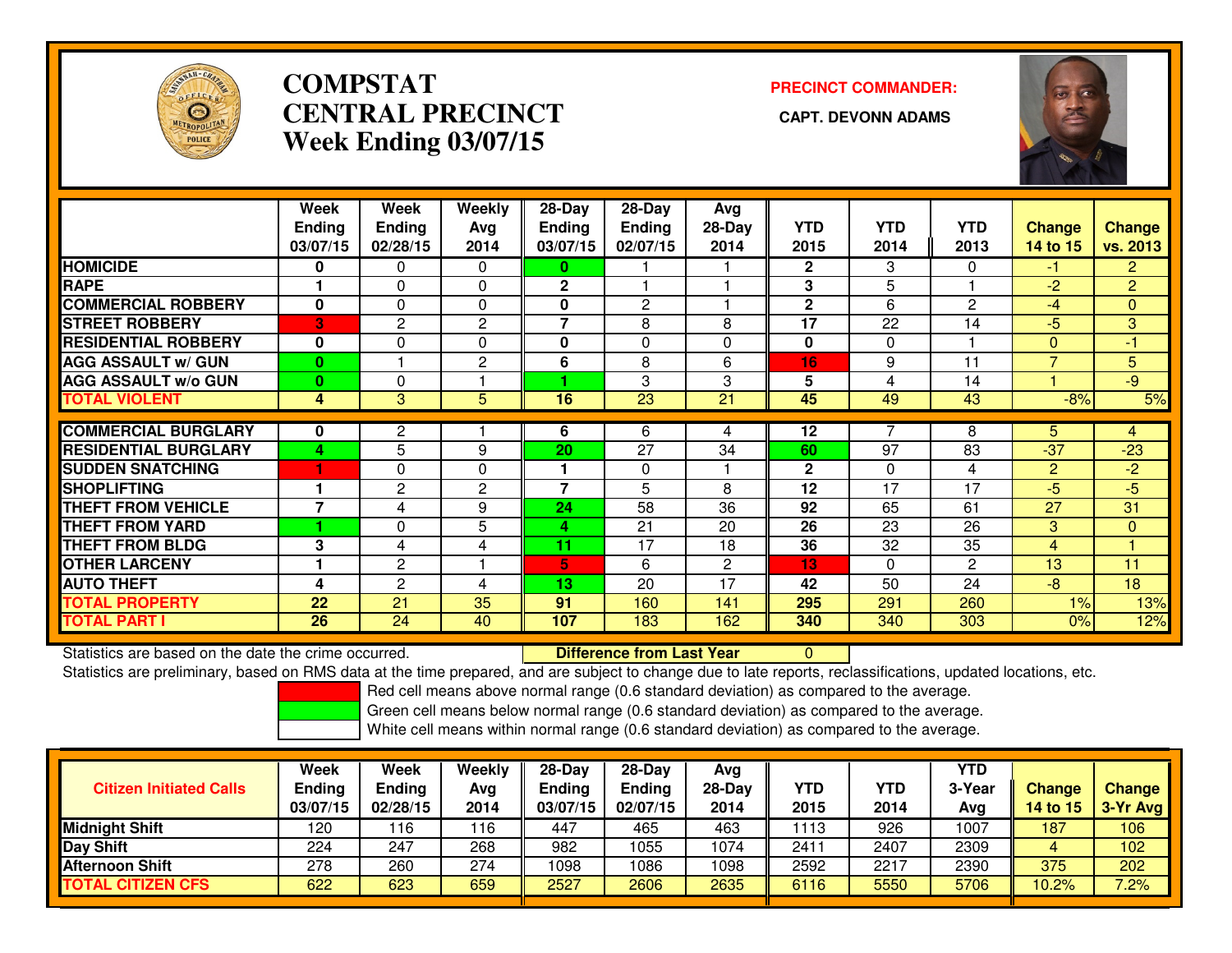

### **COMPSTAT PRECINCT COMMANDER: SOUTHSIDE PRECINCT CAPT. TERRY SHOOPWeek Ending 03/07/15**



|                             | Week<br>Ending<br>03/07/15 | <b>Week</b><br><b>Ending</b><br>02/28/15 | Weekly<br>Avg<br>2014 | $28 - Day$<br><b>Ending</b><br>03/07/15 | $28 - Day$<br><b>Ending</b><br>02/07/15 | Avg<br>28-Day<br>2014 | <b>YTD</b><br>2015   | <b>YTD</b><br>2014 | <b>YTD</b><br>2013 | <b>Change</b><br>14 to 15 | <b>Change</b><br>vs. 2013 |
|-----------------------------|----------------------------|------------------------------------------|-----------------------|-----------------------------------------|-----------------------------------------|-----------------------|----------------------|--------------------|--------------------|---------------------------|---------------------------|
| <b>HOMICIDE</b>             | 0                          | $\Omega$                                 | 0                     |                                         | $\Omega$                                | 0                     | 1.                   | 0                  | 2                  |                           | -1                        |
| <b>RAPE</b>                 | $\bf{0}$                   | $\Omega$                                 | $\mathbf{0}$          |                                         | $\mathbf{0}$                            |                       | 1                    |                    |                    | $\Omega$                  | $\mathbf{0}$              |
| <b>COMMERCIAL ROBBERY</b>   |                            | $\Omega$                                 |                       |                                         | $\Omega$                                | 3                     | $\blacktriangleleft$ | 6                  |                    | $-5$                      | $\Omega$                  |
| <b>STREET ROBBERY</b>       |                            | 0                                        |                       | 3                                       |                                         | 4                     | $\overline{7}$       | 9                  | $\overline{c}$     | $-2$                      | 5                         |
| <b>RESIDENTIAL ROBBERY</b>  | $\bf{0}$                   |                                          | $\mathbf{0}$          | $\overline{2}$                          | 0                                       |                       | $\overline{2}$       | 3                  |                    | -1                        |                           |
| <b>AGG ASSAULT w/ GUN</b>   | $\bf{0}$                   |                                          | $\mathbf{0}$          |                                         | $\overline{2}$                          |                       | 4                    | 2                  | 5                  | $\overline{2}$            | -1                        |
| <b>AGG ASSAULT w/o GUN</b>  | 0                          | $\Omega$                                 | $\mathbf{0}$          |                                         | 0                                       | $\overline{2}$        | 3                    |                    | 10                 | $\overline{2}$            | $-7$                      |
| <b>TOTAL VIOLENT</b>        | $\overline{2}$             | $\overline{2}$                           | 3                     | 10                                      | 3                                       | 11                    | 19                   | 22                 | 22                 | $-14%$                    | $-14%$                    |
|                             |                            |                                          |                       |                                         |                                         |                       |                      |                    |                    |                           |                           |
| <b>COMMERCIAL BURGLARY</b>  | 0                          |                                          |                       |                                         | 10                                      | 3                     | 13                   | 8                  | 6                  | 5.                        |                           |
| <b>RESIDENTIAL BURGLARY</b> | 6                          | 3                                        | 5                     | 15                                      | 29                                      | 18                    | 49                   | 47                 | 78                 | 2                         | $-29$                     |
| <b>SUDDEN SNATCHING</b>     | $\bf{0}$                   | $\Omega$                                 | $\Omega$              | $\bf{0}$                                | $\Omega$                                |                       | 0                    | 3                  | $\overline{2}$     | $-3$                      | $-2$                      |
| <b>SHOPLIFTING</b>          | 7                          | 15                                       | 13                    | 56                                      | 46                                      | 51                    | 121                  | 142                | 108                | $-21$                     | 13                        |
| <b>THEFT FROM VEHICLE</b>   | 4                          | 3                                        | 7                     | 18                                      | 30                                      | 27                    | 55                   | 69                 | 99                 | $-14$                     | $-44$                     |
| <b>THEFT FROM YARD</b>      | $\mathbf{2}$               |                                          | 2                     | 5.                                      | 8                                       | 9                     | 16                   | 20                 | 18                 | $-4$                      | $-2$                      |
| <b>THEFT FROM BLDG</b>      | 3                          | 5                                        | 4                     | 15                                      | 12                                      | 17                    | 31                   | 30                 | 31                 |                           | $\mathbf{0}$              |
| <b>OTHER LARCENY</b>        | 1                          | 0                                        |                       | 3                                       | $\overline{2}$                          | $\overline{2}$        | 6                    | 7                  | 4                  | -1                        | $\overline{2}$            |
| <b>AUTO THEFT</b>           | 4                          | 4                                        | $\overline{2}$        | 17                                      | 19                                      | 8                     | 37                   | 17                 | 24                 | 20                        | 13                        |
| <b>TOTAL PROPERTY</b>       | 27                         | 32                                       | 34                    | 130                                     | 156                                     | 136                   | 328                  | 343                | 370                | $-4%$                     | $-11%$                    |
| <b>TOTAL PART I</b>         | 29                         | 34                                       | 37                    | 140                                     | 159                                     | 148                   | 347                  | 365                | 392                | $-5%$                     | $-11%$                    |

Statistics are based on the date the crime occurred. **Difference from Last Year** 

Statistics are based on the date the crime occurred. **Externee the Difference from Last Year The Constant Pased C**<br>Statistics are preliminary, based on RMS data at the time prepared, and are subject to change due to late r

Red cell means above normal range (0.6 standard deviation) as compared to the average.

Green cell means below normal range (0.6 standard deviation) as compared to the average.

| <b>Citizen Initiated Calls</b> | Week<br><b>Ending</b><br>03/07/15 | <b>Week</b><br>Ending<br>02/28/15 | Weekly<br>Avg<br>2014 | $28-Day$<br>Ending<br>03/07/15 | $28-Dav$<br><b>Ending</b><br>02/07/15 | Ava<br>$28-Day$<br>2014 | YTD<br>2015 | YTD<br>2014 | YTD<br>3-Year<br>Avg | <b>Change</b><br>14 to 15 | <b>Change</b><br>3-Yr Avg |
|--------------------------------|-----------------------------------|-----------------------------------|-----------------------|--------------------------------|---------------------------------------|-------------------------|-------------|-------------|----------------------|---------------------------|---------------------------|
| <b>Midnight Shift</b>          | 84                                | 120                               | 91                    | 386                            | 370                                   | 363                     | 924         | 784         | 809                  | 140                       | 115                       |
| Day Shift                      | 249                               | 268                               | 259                   | 1102                           | '109                                  | 1038                    | 2550        | 2282        | 2309                 | 268                       | 241                       |
| <b>Afternoon Shift</b>         | 270                               | 234                               | 259                   | 1030                           | 1048                                  | 1034                    | 2446        | 2200        | 2228                 | 246                       | 218                       |
| <b>TOTAL CITIZEN CFS</b>       | 603                               | 622                               | 609                   | 2518                           | 2527                                  | 2435                    | 5920        | 5266        | 5346                 | 12.4%                     | 10.7%                     |